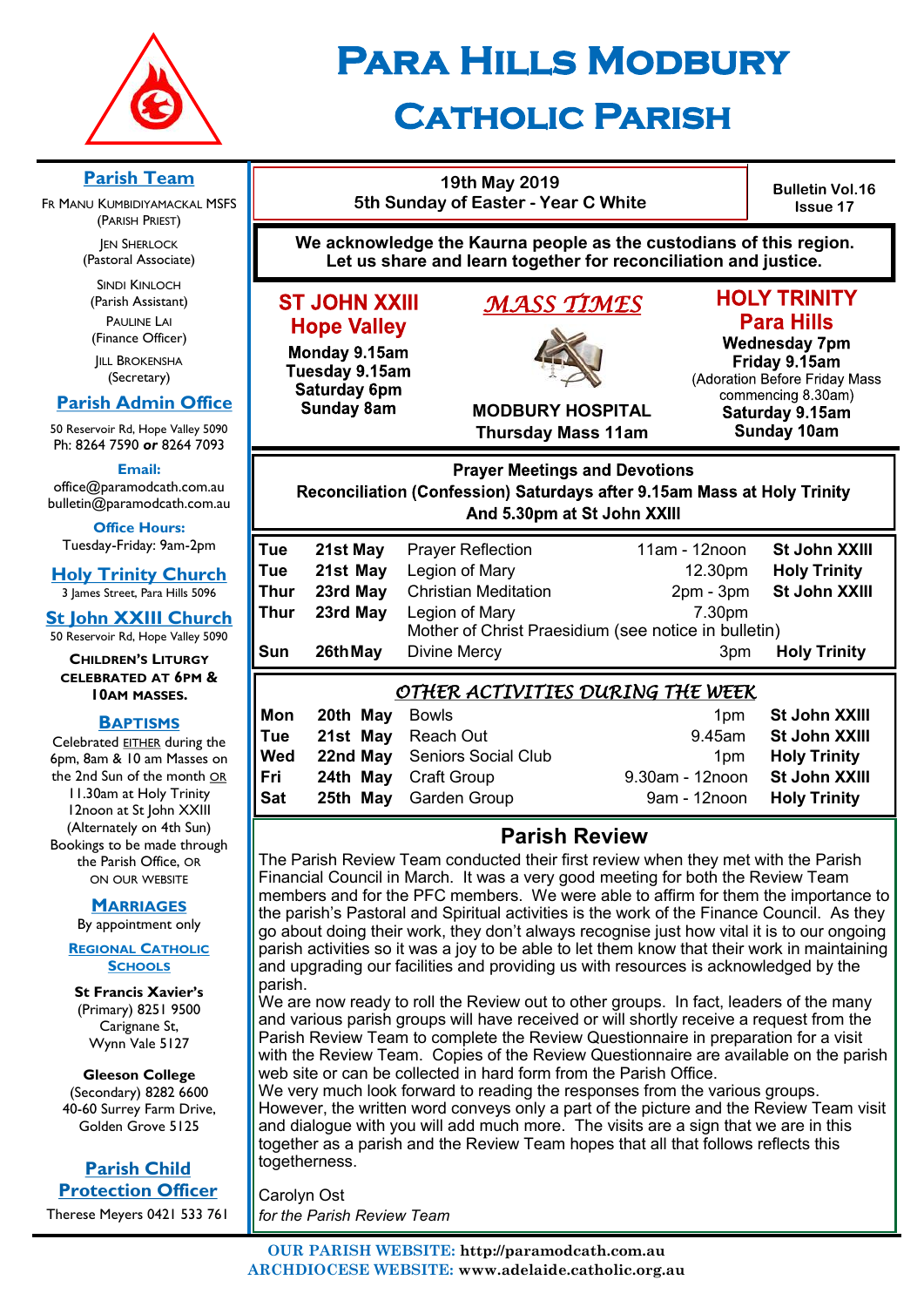"A new command I give you: Love one another. As I have loved you, so you must love one another."

#### **HOMILY**

Jesus issues a new commandment. If he had left it as 'love one another' it would have been intolerably vague. After all, I love chocolate and I would love to win Tatts lotto. The word

'love' has such a range of meaning in English that it always needs a context to be understood.

So Jesus went on: 'Love one another as I have loved you.' That's more definite. That's more concrete. '… as I have loved you.' So now there is a measure by which we can gauge our progress in discipleship.

There are some obvious enough pointers in the gospel stories. Jesus loved us in a way which invariably led him to do counter cultural things like sharing meals with the marginalised and ostracised. We can all ask how we measure up to his way of living in that and many other respects.

But there is a deeper, more fundamental, dimension to Our Lord's love for us.

Divine Love was aware that humankind was in a mess: a history of disoriented behaviour distorting our

relationships with God and others.

Divine Love could have dealt with this in a myriad of ways, perhaps by using angelic forces or purely spiritual Powers.

But instead, in Jesus Christ, Divine Love entered into the human story and absorbed the suffering experienced by every human being in death, the tearing apart of body and soul. He conquered such wrenching death in the Resurrection and invites all humanity to share in that victory.

You may think that this extravagant extreme of love is something no human being could ever measure up to. So does our Lord present us with a command impossible to fulfil?

But actually, it happens whenever a mother or father sits by the bedside of a child suffering the terrible pain of a chronic illness or traumatic accident and, perhaps, even facing the prospect of death. Such a parent will

invariably say 'I would rather suffer and die than see my child suffer and die.' It is the same with a spouse seeing their much loved life partner in a similar situation.

The desire to absorb the suffering of another, quite freely except for the compulsion of love, shows humanity at its best. This is the ultimate degree of com-passion,

suffering with another, and is the closest a human being gets to the deep dimension of the way in which Our Lord loves the whole of humankind.

But each of us, usually to a lesser degree and in less fraught circumstances, has the opportunity to share in the anxieties, the fears, and to absorb, to some extent, the sufferings of others. Together with imitating the other patterns of Jesus' earthly ministry, we are thus given the possibility of fulfilling the command: 'Love one another as I have loved you.'

Readings for 26th May 2019 1st Reading Acts 15:1-2. 22-29 2nd Reading Apocalypse [21:10](javascript:expandDetail(%22reading%22,%22SR%22,%22N04ORSUC%22,%20%22right_content_middle%22,%22%22);)-14, 22-23 Gospel John 14:23-29

#### **Our Community's Prayer Petitions**  *PLEASE NOTE: THE NAMES ON THE SICK LIST WILL REMAIN FOR TWO MONTHS ONLY UNLESS OTHERWISE NOTIFIED.*

**BULLETIN PRAYER LIST:** Please note that names can only be added to this list by immediate family, or the ill person themselves (for reasons of privacy).

#### **Please Remember in your Prayers** THOSE WHO ARE SICK, especially:

Emma Gammon, Sylvia Gisi, Asher Caudle, David North, Elijah Neri, Wayne Collins, Antoinette Pascale, Marg Dolman, Charlotte Fussell, Selena (Rose) Quinn, Phyllis Anthony, Pam Ridley, Reta Lockyer, Michael Pritchard, John MacGrath, Ken Robinson, Graham Armstrong, Mary Redmond, Graham Speed, Marlen Piineda, David Truman, Bruce Mc Andie, Rosa Maria Santos, Sean Molloy, Betty Roper, Imperia De Ionno, Julie Reimann, Imelda Schulz, Maddison Calleja, Janice Forrester, Ray Zielonka, Jim Marlow, Gerry Canavan, Jayden Lee,

Audrey Athayde, Marie Boulton, Sr. Marleen Dewar OLSH, Kay Kennedy, Rita Robinson, Eileen Ryan, Gary Lockyer, Yvonne Summers.

#### **Recently Deceased**

Greg Woofe, Bernie McMahon

#### **Saints/Feast Days Of the Week**

|                                                                                 | St Bernardine of Siena                 |
|---------------------------------------------------------------------------------|----------------------------------------|
|                                                                                 | St Christopher of Magallanes           |
|                                                                                 | St Rita of Cascia                      |
|                                                                                 | Our Lady, Help of Christians           |
|                                                                                 | St Bede the Venerable, St Gregory VII, |
| $\begin{array}{ l }\n\hline\n20th \\ 21st \\ 22nd \\ 24th \\ 25th\n\end{array}$ | St Mary Magdalene de Pazzi             |
|                                                                                 |                                        |

**Parish Craft Market 2019**

# **Our annual Craft Market will be held on**

# **2nd November at St John XXIII Mass Centre.**

Applications for hire of a table or site are now open. Forms are available on our Parish website or hard copies can be obtained at the Parish Office

Tuesday – Friday 9am – 2pm

**Parishioners:** Please note the date in your diary! We hope to have your wonderful support again this year. Keep an eye out for further notices in the Bulletin as the market draws closer.

**Potting**: As Autumn is upon us, it would be appreciated if you could pot some plants for the Parish Plant Stall.

**Produce:** Pickles, Jams and Chutneys are popular items for sale at the market, so if you can make some for the Cake Stall, we would very much appreciate your efforts.

*Lea Crosby on behalf of Parish Craft Market Committee extract from © Fr Michael Tate* 

**RESPONSORIAL PSALM:** *I will praise your name for ever, my king and my God.*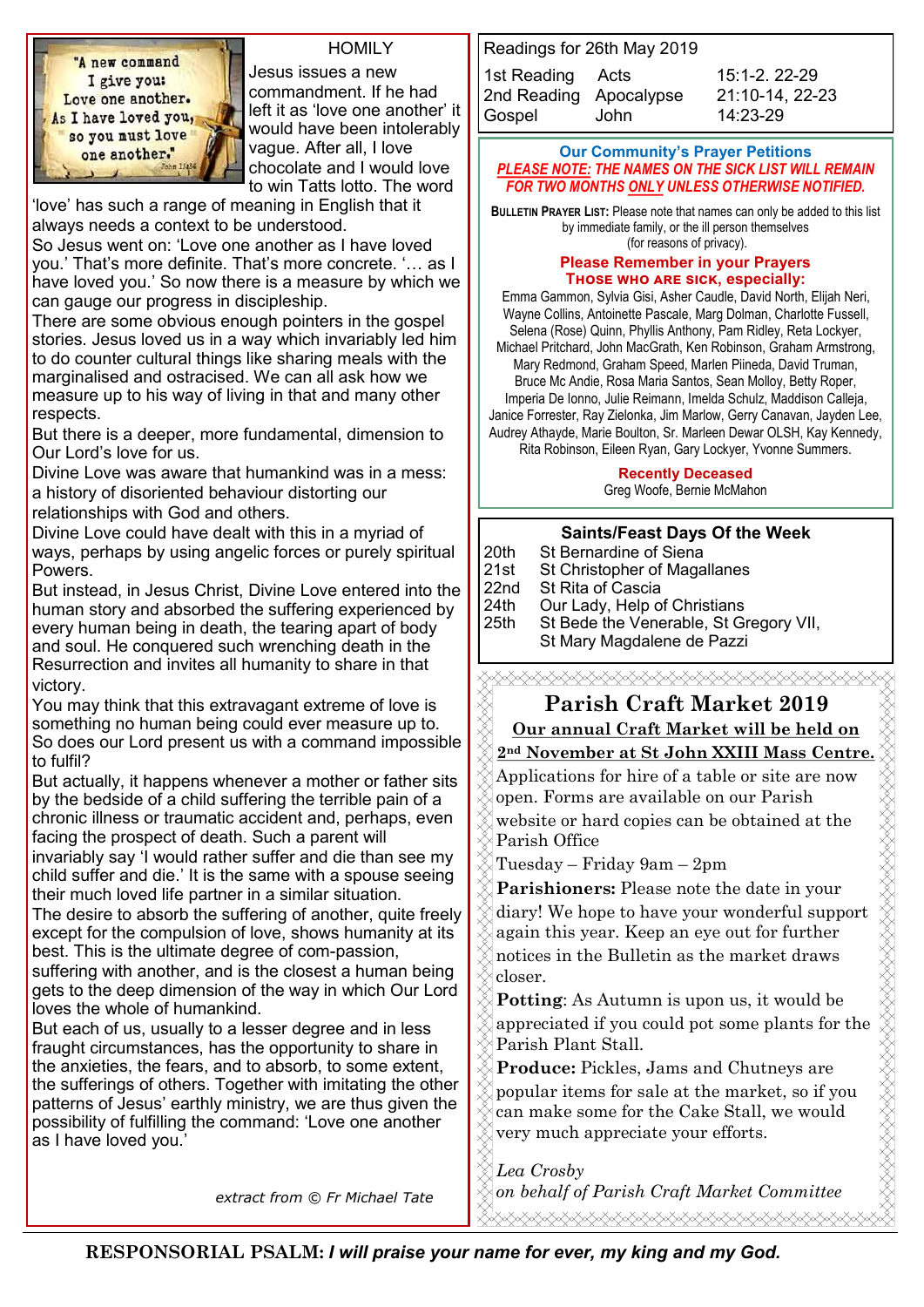#### **ST VINCENT DE PAUL HQ: 1300 729 202 from 9.00am — 1.00pm or www.vinnies.org.au**

# **St Vincent de Paul Modbury Conference**

*Lord your timeless lesson sings out in the voice of constant waves, in the wind through the trees and in the harmonies of life. Wash clean our ears to hear you, make us listen now, for we need your great wisdom to assist us in our life. Amen.*

It was back to a high demand last week with eight calls for home visits assisting a total of twelve adults and eight children. The assistance requests were mainly for food, but also some requested furniture and clothing.

We will probably see a surge of requests for bedding as Winter starts, and these are provided through the Vinnies shop at Valley View.

Pantry needs this week are:

Pasta, Rice and Tinned Peas/Beans if you can help.

*It will greatly help if any or all of these items could be placed in the Vinnies' collection basket.*

#### **REACH OUT GROUP**

Tuesday 21st May 2019 9.15am Mass at St John XXIII Reader: Mary M. Offertory: Maureen F. & Barbara S. Communion: Rafael M. & Margaret E. Altar Server: Leo N.

**All Welcome**

#### **HAPPY BIRTHDAY MAY BABIES**

24th Aida Baratus Chambers 26th Pam Ridley





DEVELOPMENT FUND 2019

Congratulations Maureen Frost No. 50 Drawn by Dudley Dolman

Contact: Marg Dolman 8264 1317 to be included in the draw.



#### **DIVINE MERCY AT HOLY TRINITY CHURCH**

The next Divine Mercy Eucharistic Adoration will be on Sunday, 26th May at 3pm at Holy Trinity Church, 3 James Street, Para Hills.



# *STAY FOR A CUPPA*

Thanks to some of our wonderful volunteers, we will be having a cuppa after all Masses Next Weekend Please join us.



# *CHILDREN'S PRAYER*

Lord Jesus, you showed us how we should love and care for one another. May our love be a sign to bring others to know and love you. Amen

# **MARIAN PROCESSION – RELOACTION NOTICE**

#### **Due to inclement weather the Marian Procession will be relocated to St Francis Xavier's Cathedral beginning at 2.30pm.**

Please note that there will *not* be a procession however the liturgy will remain as usual in the Cathedral. We invite all that still wish to attend to bring their Parish/ Community banner (to be seated on the edges of the Cathedral) and be seated together.

The bus for the Marian Procession will leave Holy Trinity Church at 1.15pm sharp on Sunday 19th May.



Liturgy Assistants Roster July to September

The Liturgy Assistants Roster for July to September 2019 will be drawn up soon. If you have any information that affects the Roster or if you are aware that you are not available for any reason for any Ministry for which you have volunteered via the new Liturgy Assistants Volunteer Sheet, could you please pass that information either to the Parish Office or directly to Therese Meyers [0421 533 761/ [theresemeyers@gmail.com\]](mailto:theresemeyers@gmail.com) by 16th May 2019.

Liturgy Committee





Our parish Quiz Night to raise urgent funds for East Timor was a great success both socially and financially! A big thank you to parishioners, families and friends for their donations to the raffle and auction. A record amount of \$2,321.50 was raised on the night. Thank you to the committee and Ann Cotton for their invaluable help. The money will be used for an urgent clean water project in Balibo, Maliana diocese. God bless

East Timor Committee

**GOSPEL ACCLAMATION:** *Alleluia, alleluia! I give you a new commandment: love one another as I have loved you. Alleluia!*